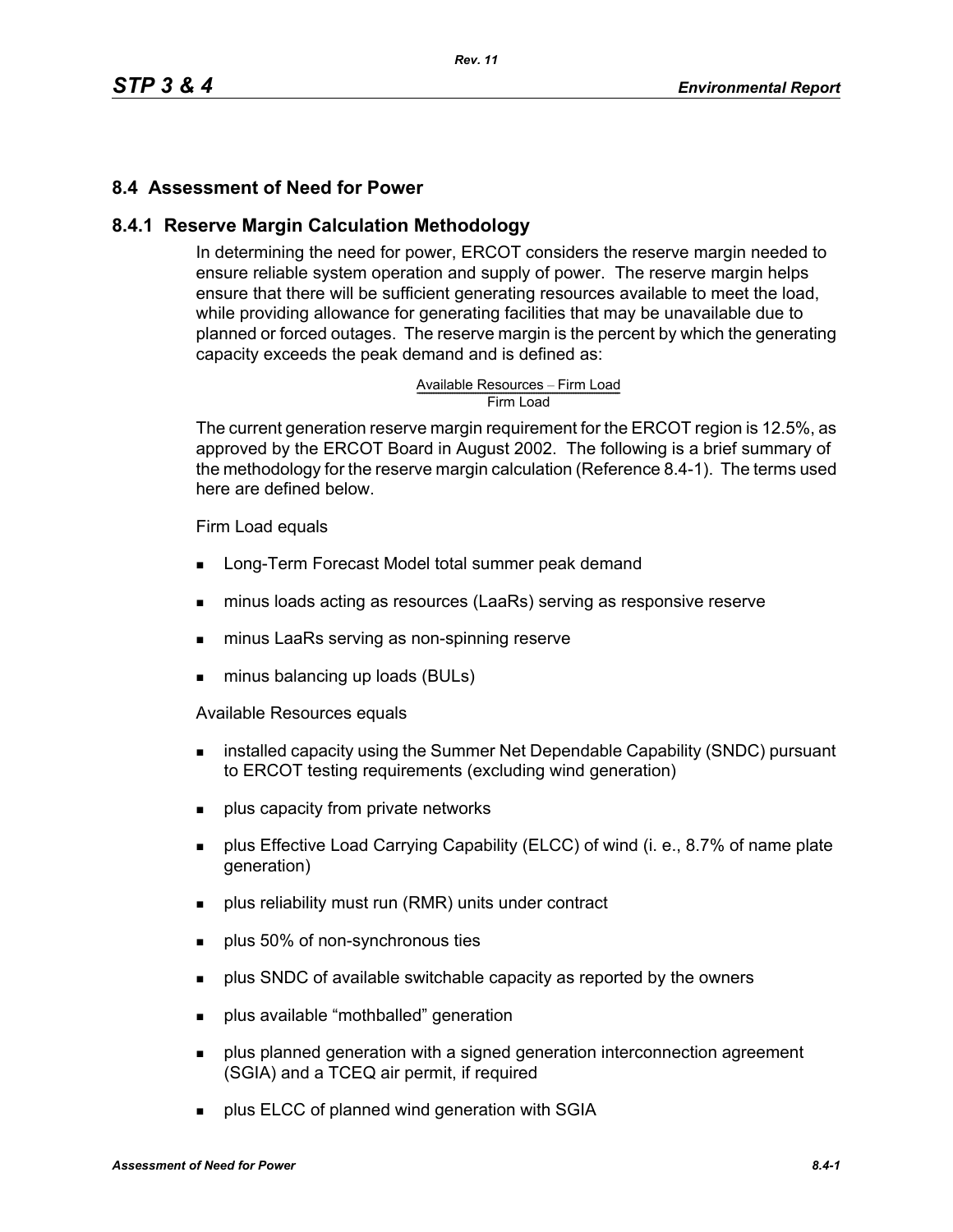**numinus retiring units** 

Loads acting as resources (LaaRs) are capable of reducing or increasing the need for electrical energy or providing ancillary services such as responsive reserve service or non-spinning reserve service. LaaRs must be registered and qualified by ERCOT, and will be scheduled by a qualified scheduling entity (Reference 8.4-2).

- Responsive reserve service is provided by operating reserves that ERCOT maintains to restore the frequency of the ERCOT system within the first few minutes of an event that causes a significant deviation from the standard frequency. These unloaded generation resources are online, capable of controllably reducing or increasing consumption under dispatch control and that immediately respond proportionally to frequency changes. The amount of capacity from unloaded generation resources or DC tie response is limited to the amount that can be deployed within 15 seconds.
- Non-spinning reserve service is provided by LaaRs that are capable of being interrupted within 30 minutes and that are capable of running or being interrupted at a specified output level for at least 1 hour.

Balancing up Loads (BULs) are also capable of reducing the need for electrical energy when providing balancing up load energy service, but are not considered resources as defined by the ERCOT Protocols (Reference 8.4-2). Refer to Subsection 8.4.2.

Summer Net Dependable Capability is the maximum sustainable capability of a generation resource as demonstrated by a performance test lasting 168 hours (Reference 8.4-3).

A private network is an electric network connected to the ERCOT transmission grid that contains loads that are not directly metered by ERCOT (i. e., loads that are typically netted with internal generation) (Reference 8.4-3).

Effective Load Carrying Capability – ERCOT selected Global Energy Decisions, Inc. (GED) to complete a new target reserve margin study. GED used their unit commitment and dispatch software (MarketSym) to analyze the impact of load volatility, wind generation, unit maintenance, and unit forced outages on expected unserved energy, loss of load probability, and loss of load events. GED ran the model with the base set of generating units and a generic thermal generator (550 MW) and determined the expected unserved energy. GED removed the generic thermal generator and added new wind generation until the same expected unserved energy was achieved. The amount of new wind generation will have the same effective loadcarrying capability as the 550 MW thermal generator. It was found that 6,300 MW of wind had the same load carrying capacity as 550 MW of thermal generation. Thus, the effective load carrying capacity (ELCC) of wind is 8.7% (Reference 8.4-4).

Reliability must run service is provided under agreements for capacity and energy from resources which otherwise would not operate and which are necessary to provide voltage support, stability or management of localized transmission constraints under first contingency criteria (Reference 8.4-2)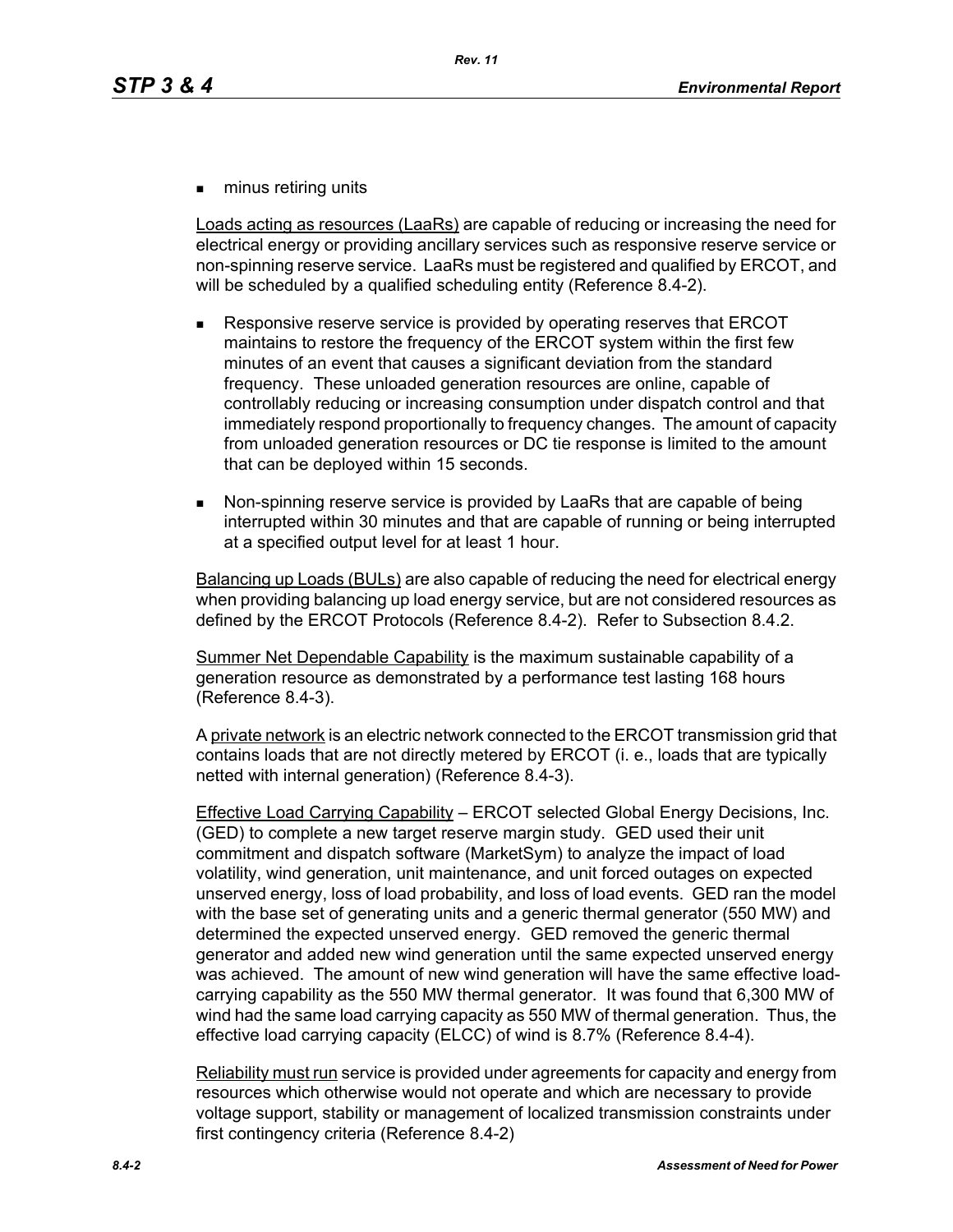Switchable capacity is defined as a generating unit that can operate in either the ERCOT market or the Southwest Power Pool (SPP) market, but not simultaneously. These switchable generating units are situated in close proximity to the transmission facilities of both ERCOT and SPP, which allows them to switch from one market to the other when it is economically appropriate.

Mothballed capacity includes generation resources for which generation entities have submitted a Notification of Suspension of Operations and for which ERCOT has declined to execute an RMR agreement. Available mothballed generation is the probability that a mothballed unit will return to service provided by the owner multiplied by the capacity of the unit. Return probabilities are considered protected information under the ERCOT Protocols (Reference 8.4-3).

Planned generation capacity is based on the interconnection study phase. A generation developer must go through a set procedure to connect new generation to the ERCOT grid. The first step is a high-level screening study to determine the effects on the transmission system of adding the new generation. The second step is the full interconnection study, which is a detailed study done by transmission owners to determine the effects of the new generation (Reference 8.4-3). The owners of STP 3 & 4 have requested the screening study and it has been completed by ERCOT. The full interconnection study will not be requested for several years.

There is uncertainty associated with a number of the inputs to the ERCOT reserve margin calculation. The methodology considers these uncertainties to the extent possible in a formulaic approach while attempting to produce an equation to calculate an ERCOT reserve margin forecast that produces a reasonable estimate of such reserve margins and while not being overly cumbersome or complex. It is not possible to create an equation that can capture all of the impacts of market prices on capacity reserves. However, ERCOT believes that the approved methodology represents an accurate calculation of reserve margin (Reference 8.4-1).

The reserve margins reported in the 2007 CDR (Reference 8.4-3) and summarized in Table 8.4-1 were calculated using the methodology described above. As shown in that table and Figure 8.4-1, through 2008, ERCOT's reserve margin remains above the 12.5% requirement set by the ERCOT Board of Directors. However, ERCOT predicts that by 2009, the reserve margin will fall below 12.5%.

ERCOT cannot order new capacity to be installed to keep the reserve margin from falling below the required 12.5%, but publication of the various ERCOT reports and continuous collaboration between ERCOT and the market participants ensure that they are aware of the demand and capacity situation. Figure 8.4-1 was compiled from the reserve margin forecasts from 1999 – 2007 and compares specifically the forecasts from the 2005, 2006, and 2007 CDRs. If the PGCs do not voluntarily react to market economic forces and add generation capacity, the reserve margin could fall below the required minimum in the very near future.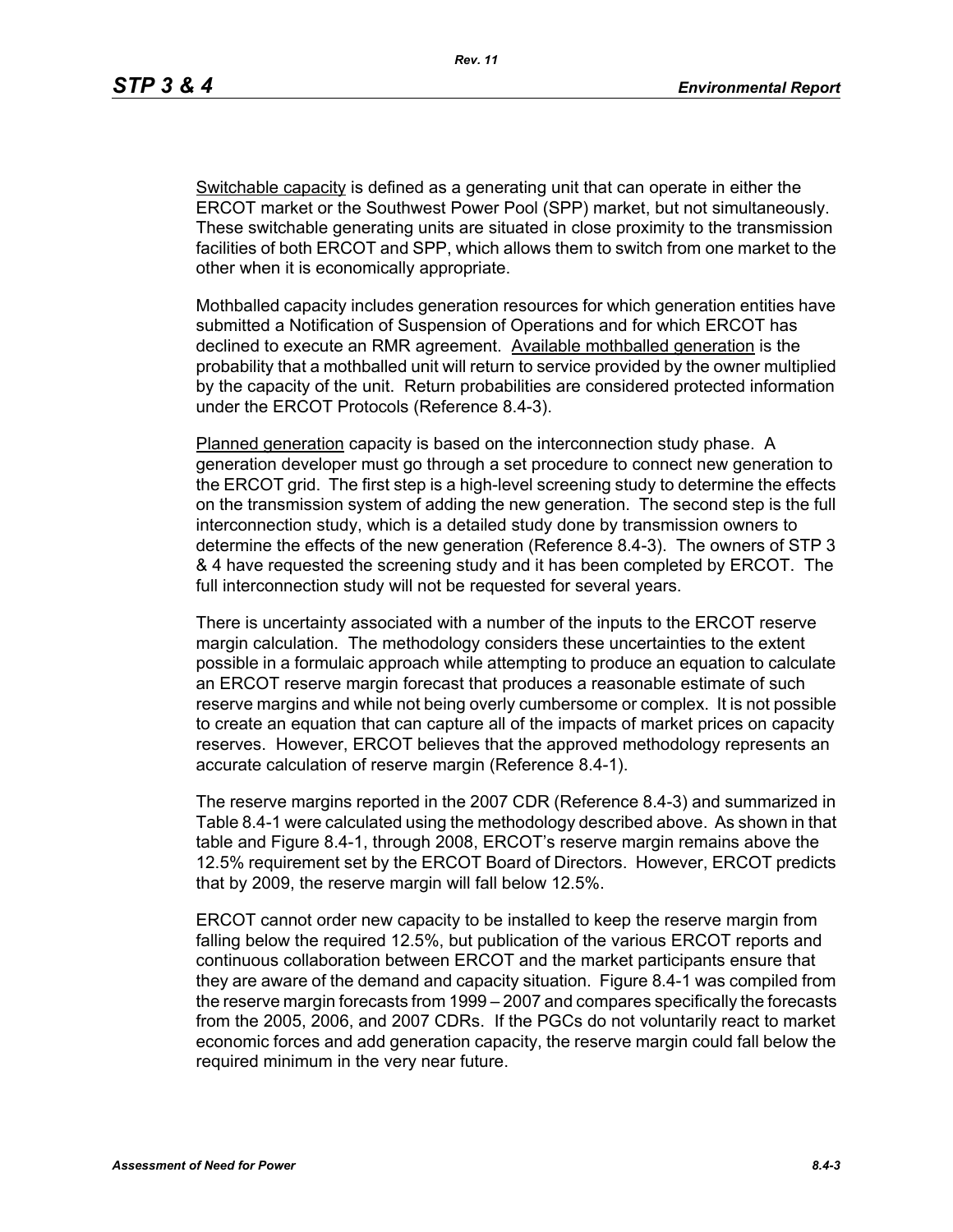# **8.4.2 ERCOT Demand Side Working Group**

The ERCOT Demand Side Working Group (DSWG) was created in 2001 as a task force by a directive of the Public Utility Commission of Texas (PUCT) and was converted to a permanent working group in 2002. A broad range of commercial and industrial consumers, load serving entities and retail electric providers (REPs), transmission/distribution service providers, and power generation companies participate in the DSWG meetings and initiatives. Their mission is to identify and promote opportunities for demand-side resources to participate in ERCOT markets and to recommend adoption of protocols and protocol revisions that foster optimum load participation in all markets. The current ERCOT market rules allow demand-side participation under three general classes of services: voluntary load response, qualified balancing up load, and load acting as a resource. (Reference 8.4-5)

Voluntary load response refers to a customer's independent decision to reduce consumption from its scheduled or anticipated level in response to a price signal. This applies to situations in which the customer has not formally offered this response to the market. The practice has also been known as "passive load response" and sometimes as "self-directed load response." Voluntary loads gain financially from the ERCOT markets by reducing consumption when prices are high, but a load's ability to receive extra financial compensation depends entirely on its contractual relationship with its REP and qualified scheduling entity (QSE). Any advanced metering, communication, or curtailment infrastructure required for load participation is a contractual matter between the load and its REP, and does not involve ERCOT. The QSE and REP are reimbursed by ERCOT only for the energy imbalance and do not receive capacity payments. Because the load is not recognized by ERCOT as a resource, it is not subject to being curtailed involuntarily during emergency situations.

Balancing up loads (BULs) refer to loads that contract with a QSE to formally submit offers to ERCOT to provide balancing energy by reducing their energy use. BULs are paid only if they actually deploy (reduce energy use) in response to selection by ERCOT, but if deployed, they receive two separate forms of compensation. They receive a payment for actual load reduction based on prevailing Market Clearing Price for Energy. They also receive a capacity payment based on the Market Clearing Price for Capacity in the non-spinning reserves market. This is an additional reward for the BULs submitting bids into the balancing energy market even though they are not actually providing non-spinning reserves. Payments are made to a BUL's QSE, who may pass the value on to its REP, who may in turn pass the value along to the BUL. Many variations in products offered by REPs are available and the load customer has choices on how it may receive value for its interruptible load.

Customers with interruptible loads that can meet certain performance requirements may be qualified to provide operating reserves under the Load Acting as a Resource (LaaR) program. In eligible ancillary services (AS) markets, the value of the LaaR load reduction is equal to that of an increase in generation by a generating plant. In addition, any provider of operating reserves selected through an ERCOT AS market is eligible for a capacity payment, regardless of whether the demand-side resource is actually curtailed. To participate in the ERCOT market as a LaaR, a customer must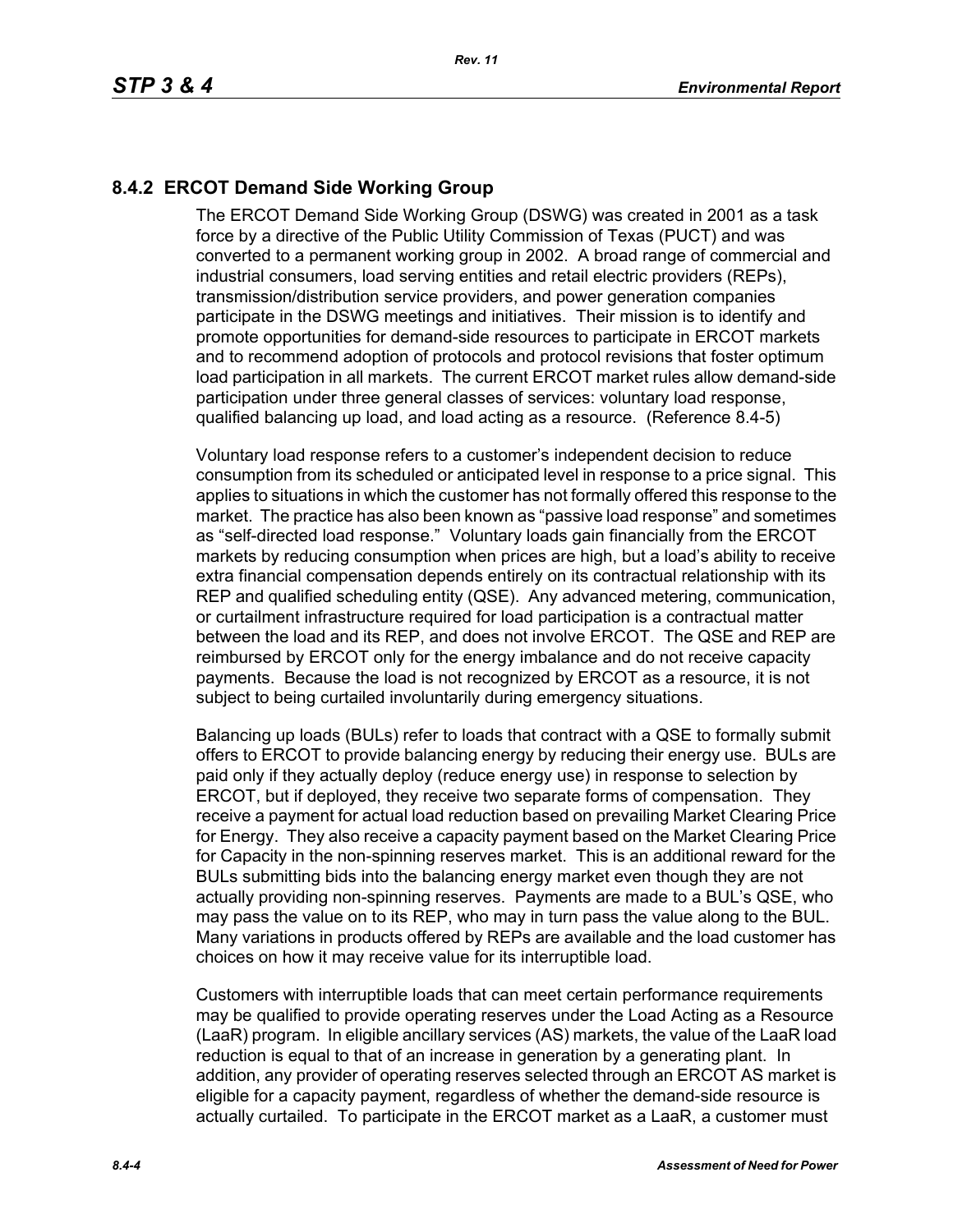[register each individual LaaR asset and also register with ERCOT as a resource entity](http://www.ercot.com/services/rq/re/index.html)  (Reference 8.4-6).

As described above, the reserve margin calculation methodology subtracts the LaaRs and BULs from the load forecast, which reduced the load forecast for 2007-2012 by 1,125 MW per year. Voluntary load responses are not included in the CDR.

# **8.4.3 Comparison of ERCOT Studies with NUREG-1555 Criteria**

Sections 8.0 through 8.4 have described several ERCOT studies and reports on which STPNOC has relied for the need for power evaluation. The tables and figures in these sections have been taken from, or been generated from the data in, the ERCOT studies and reports. According to NUREG-1555, an NRC independent evaluation of the need for power may not be needed if the NRC determines that the State/regionprepared evaluation is (1) systematic, (2) comprehensive, (3) subject to confirmation, and (4) responsive to forecasting uncertainty. Each of the NUREG-1555 criteria is addressed below with respect to the collective ERCOT reports.

*Systematic* – ERCOT is required by the PUCT to provide extensive studies, issue reports, make recommendations for transmission system needs and resource adequacy, and even make legislative recommendations to further those objectives. Analysis is pursued in the context of the competitive ERCOT market using load growth scenarios, industrial growth projections, regional transmission topology, sub-regional modeling, and new generation characteristics. The development of these reports is subject to a vigorous stakeholder input process. The output of the Long-Term Forecast Model or LTFM (Reference 8.4-7) is used as input to the CDR (Reference 8.4-3). There is an orderly and efficient progression of data and calculation results.

*Comprehensive* – ERCOT's planning responsibilities are broad. The Long Term System Assessment (Reference 8.4-8), for example, uses projections and variations in scenarios such as fuel prices, load growth, and environmental regulations. The study looks forward ten years and includes high-, low-, and base-case assumptions for a variety of factors. The CDR accounts for every resource in the entire ERCOT region and accurately designates its status.

*Subject to Confirmation* – the analyses and reports benefit from extensive stakeholder input and stakeholder scrutiny in the ERCOT stakeholder process, as well as review by the PUCT, who has the ultimate responsibility for market oversight in ERCOT. Both the Long-Term Peak Demand study (Reference 8.4-7) and the CDR look at historical information as a check on past forecasting performance. From 1999 to 2006, the ERCOT peak demand and energy consumption forecasts have been within ± 5% of the actuals. (Reference 8.4-9)

*Responsive to Forecasting Uncertainty* – The Long-Term Forecasting Model resolves one measure of the uncertainty associated with extreme weather impacts on peak demands by using a more extreme weather profile to obtain the forecasts. It then uses a 90th and 10th percentile "confidence band" to bound contingencies. From 1999 to 2006, the ERCOT peak demand and energy consumption forecasts have been within ± 5% of the actuals. Also the reserve margin calculation methodology has been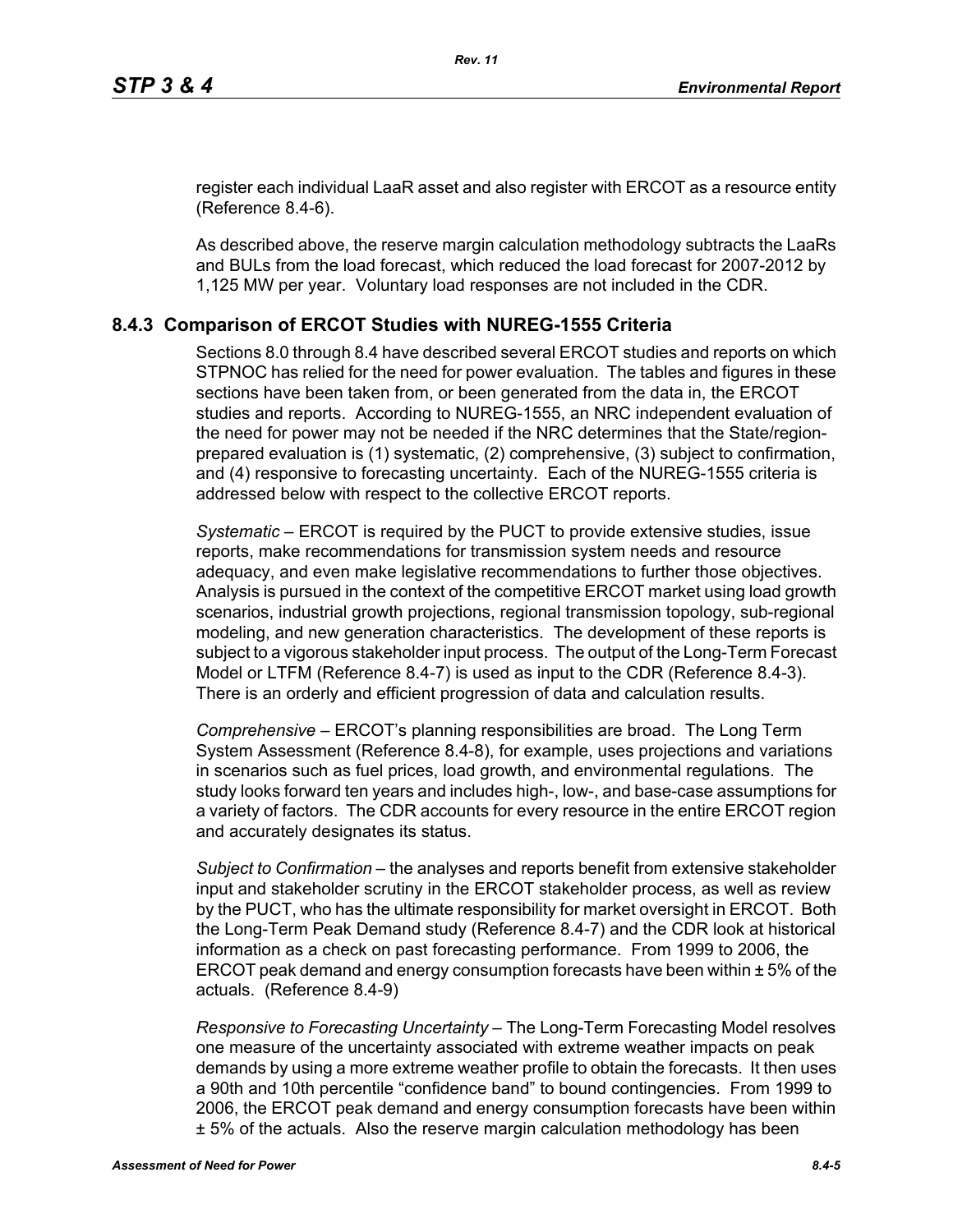revised several times since 2005 to reduce the uncertainties associated with the inputs to the calculation.

The studies performed by ERCOT regarding need for power collectively satisfy the four criteria in NUREG-1555 and obviate any need for further independent evaluation.

## **8.4.4 Conclusions**

ERCOT has concluded that a significant amount of new generation will be needed to meet the demand projected for 2016 along with maintaining the 12.5% reserve margin that is needed to maintain system reliability, regardless of which load scenario is under consideration (Reference 8.4-8).

Figure 8.4-2 provides the ERCOT generation capacity and demand projections for 2012-2027, which demonstrates a steady divergence between demand and capacity for the period. Figure 8.4-3 provides the potential ERCOT generation capacity needed from 2012-2027. Baseload generation capacity currently provides approximately 24.5% of the peak demand and is forecast to provide approximately 30.1% by 2012.

The ERCOT studies did not include the generation capacity that will be provided by STP 3 & 4. It is anticipated that the 1370 MWe (gross) from STP 3 will be available in 2015 and 1370 MWe from STP 4 will be available in 2016. At that time, the need for new capacity in Texas is predicted to be between 20,000 to 50,000 MWe as shown in Figure 8.4-3. Thus, the need for new capacity in ERCOT in 2015-2016 is substantially greater than the new capacity to be provided by STP 3 & 4. As a result, not only will there be a need for power from STP 3 & 4, there will be a need for a substantial amount of other new generating capacity.

In this regard, a number of companies have announced their intentions to build new generating capacity in the ERCOT region, including new nuclear plants by Exelon and TXU. Additionally, other companies have announced their intentions to construct other types of generation capacity, including fossil-fueled facilities. However, only 550 MW of new gas-fired generation capacity (in 2008), 750 MW of coal-fired generation capacity (in 2011), and 800 MW of coal-fired generation capacity (in 2012) were included in the 2007 CDR resources forecast. None of the announced nuclear capacity is included in the resources forecast.

In summary, the ERCOT studies have forecast a shrinking reserve margin that does not satisfy ERCOT goals to maintain system reliability by 2009. By the time STP 3 & 4 are projected to enter commercial operation in 2015-2016, there will be a substantial need for power not only from STP 3 & 4, but from other new generating plants as well.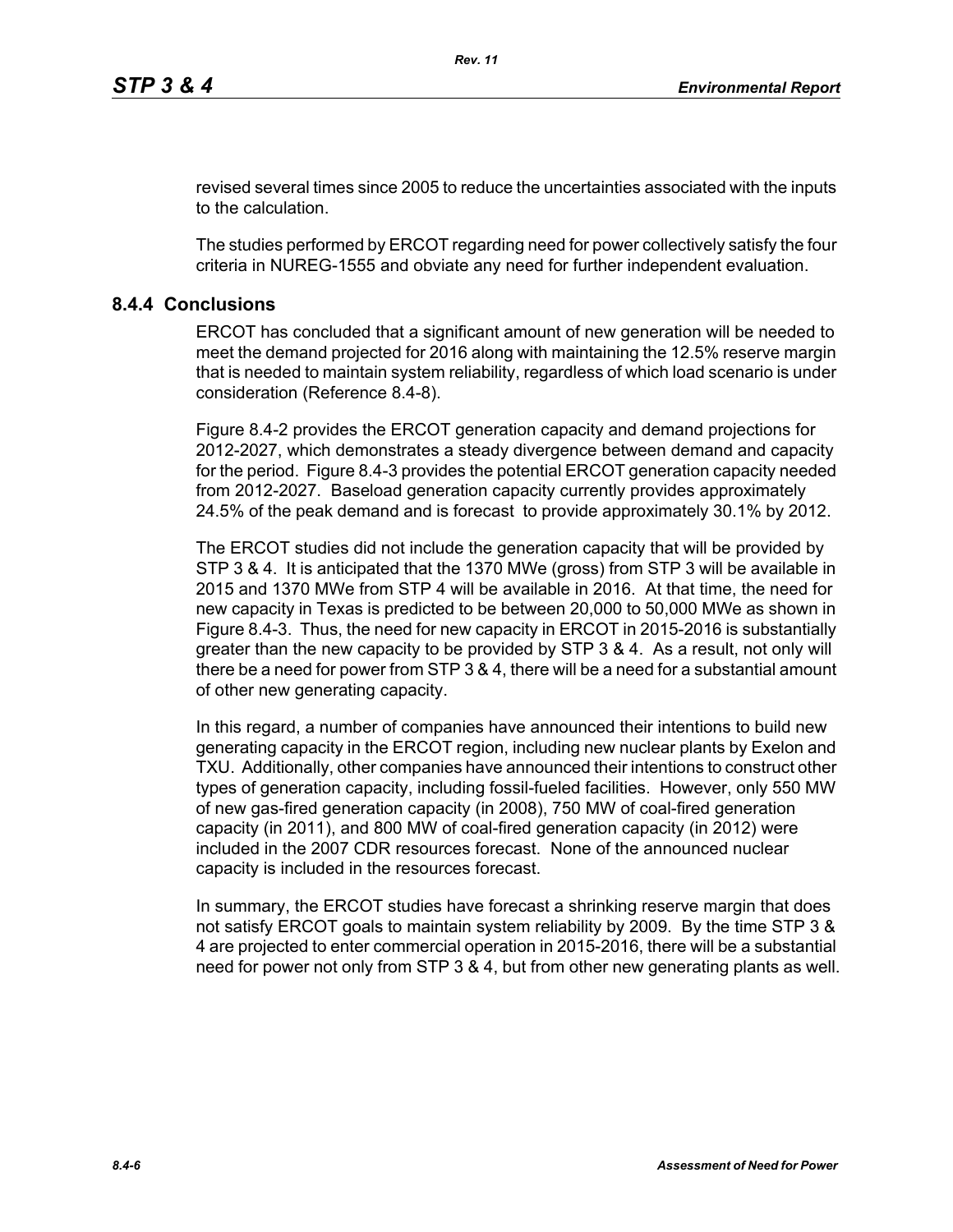### **8.4.5 References**

- [8.4-1 Memo from Read Comstock, TAC Chair to ERCOT Board of Directors,](http://www.ercot.com/meetings/board/keydocs/2005/0517/Item_11b_-_Reserve_Margin_Calculation.pdf)  "Methodology for Reserve Margin Calculation," available at http://www.ercot.com/meetings/board/keydocs/2005/0517/Item\_11b\_-Reserve Margin Calculation.pdf, accessed on June 20, 2007.
- [8.4-2 "ERCOT Protocols, Section 6: Ancillary Services," available at](http://www.ercot.com/mktrules/protocols/current/06-080107.doc)  http://www.ercot.com/mktrules/protocols/current/06-080107.doc, accessed on August 2, 2007.
- 8.4-3 "Report on the Capacity, Demand, and Reserves in the ERCOT Region, May 2007," available at http://www.ercot.com/news/presentations/2007/07CDR05172007-final.xls.
- 8.4-4 "Analysis of Target Reserve Margin for ERCOT, Warren Lasher, January 12, 2007," available at http://www.ercot.com/meetings/gatf/keydocs/2007/20070112- GATF/GATF\_LOLP\_Presentation\_1\_12\_07\_as\_presented.ppt#360,15,G eneric Coal Additions, accessed on August 2, 2007.
- 8.4-5 "ERCOT Demand Side Working Group," available at [http://www.ercot.com/services/programs/load/DSWG\\_Presentation\\_to\\_P](http://www.ercot.com/services/programs/load/DSWG_Presentation_to_PUCT_Workshop_9_15_06.ppt) UCT\_Workshop\_9\_15\_06.ppt, accessed on July 22, 2007.
- 8.4-6 "Load Acting as a Resource," available at [http://www.ercot.com/services/programs/load/laar/index.html, accessed on](http://www.ercot.com/services/programs/load/laar/index.html)  July 24, 2007.
- [8.4-7 "2007 ERCOT Planning Long-Term Hourly Peak Demand and Energy](http://www.ercot.com/news/presentations/2007/2007_ERCOT_Planning_Long_Term_Hourly_Demand_Energy_Forecast_.pdf)  Forecast – May 8, 2007" available at http://www.ercot.com/news/presentations/2007/2007\_ERCOT\_Planning Long Term Hourly Demand Energy Forecast .pdf, accessed on July 13, 2007.
- 8.4-8 "Long Term System Assessment for the ERCOT Region, December 2006," available at http://www.ercot.com/news/presentations/2006/Attch\_A\_- Long Term System Assessment ERCOT Region December .pdf.
- 8.4-9 ["Long Term Demand and Energy Forecasting Planning," available at](http://www.ercot.com/meetings/other/keywords/2007/0124-LoadForecast/KDonohoo_ERCOTLongTermDemandEnergForecastingPlanning01242007.ppt)  www.ercot.com/meetings/other/keywords/2007/0124- [LoadForecast/KDonohoo\\_ERCOTLongTermDemandEnergForecastingPl](http://www.ercot.com/meetings/other/keywords/2007/0124-LoadForecast/KDonohoo_ERCOTLongTermDemandEnergForecastingPlanning01242007.ppt) [anning01242007.ppt, accessed on June 2, 2007.](http://www.ercot.com/meetings/other/keywords/2007/0124-LoadForecast/KDonohoo_ERCOTLongTermDemandEnergForecastingPlanning01242007.ppt)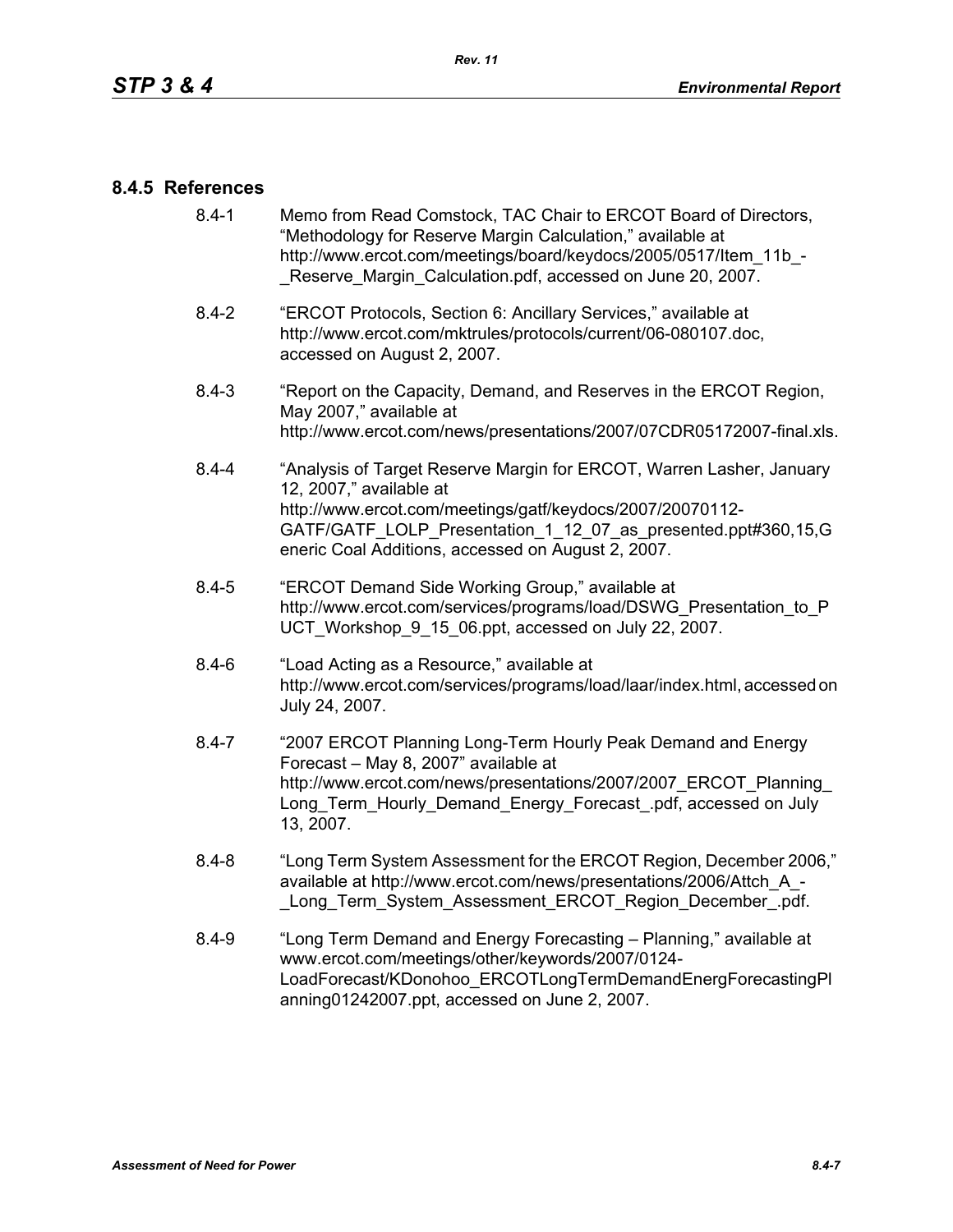| Table 8.4-1 Forecast Summer Capacity, Baseload Generation Units Only |  |
|----------------------------------------------------------------------|--|
|----------------------------------------------------------------------|--|

|                                                       | 2007   | 2008   | 2009   | 2010   | 2011   | 2012   |
|-------------------------------------------------------|--------|--------|--------|--------|--------|--------|
| <b>Firm Load Forecast</b>                             | 62.669 | 64.010 | 65.383 | 66.830 | 68.331 | 69,608 |
| <b>Resources, MW</b>                                  | 71.812 | 72.048 | 71,960 | 72,394 | 72,939 | 73,703 |
| <b>Reserve Margin</b>                                 | 14.6%  | 12.6%  | 10.1%  | 8.3%   | 6.7%   | 5.9%   |
| <b>Baseload Generation, MW</b>                        | 17.621 | 17,621 | 19.057 | 19,998 | 21.378 | 22,178 |
| % of Resources that are<br><b>Baseload Generation</b> | 24.5%  | 24.5%  | 26.5%  | 27.6%  | 29.3%  | 30.1%  |

Compiled from Reference 8.4-3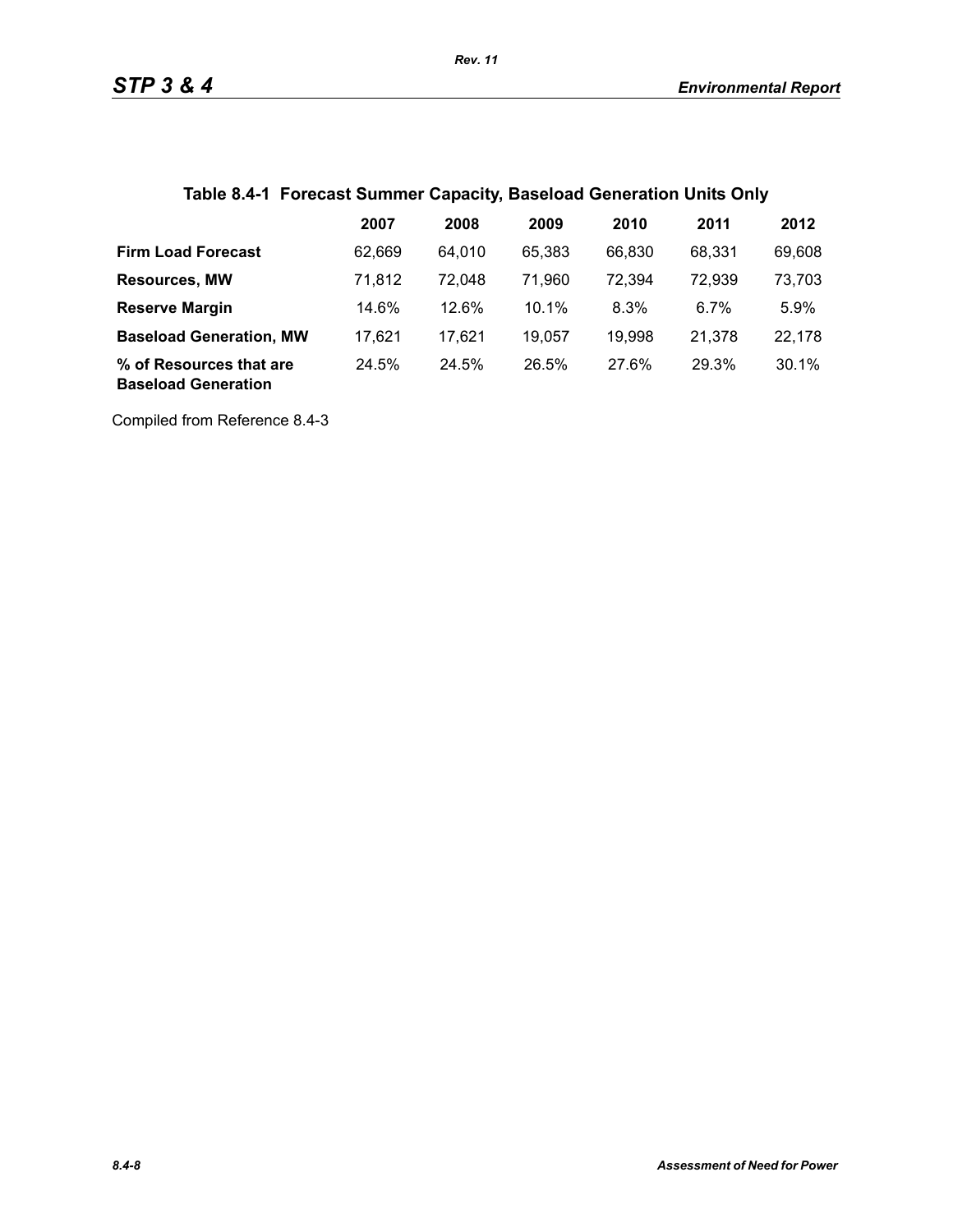

# **Figure 8.4-1 ERCOT Reserve Margin Forecasts, 1999-2012**

Compiled from 2005 CDR, 2006 CDR, and 2007 CDR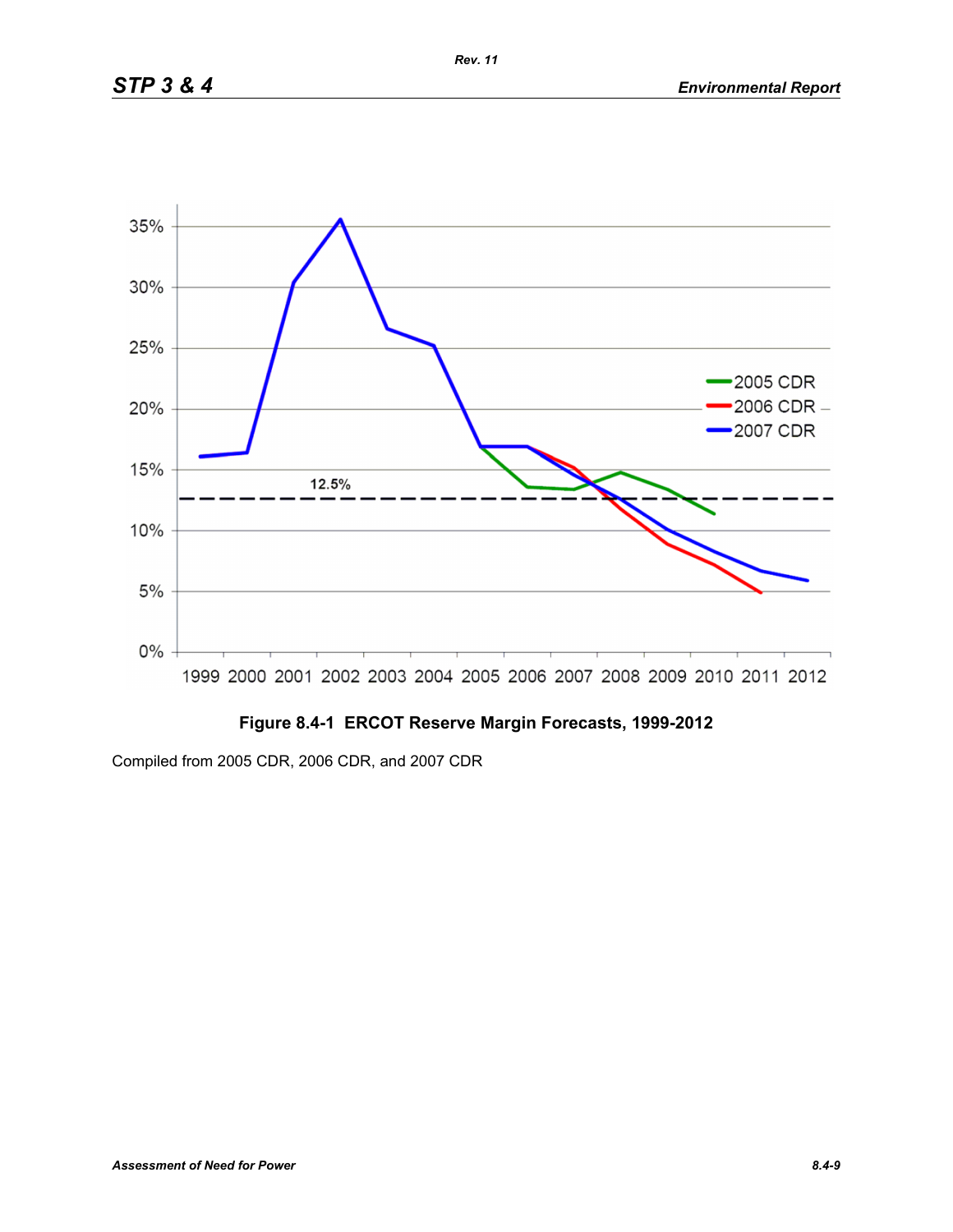

**Figure 8.4-2 ERCOT Generation Capacity and Demand Projections (MW)**

Reference 8.4-3